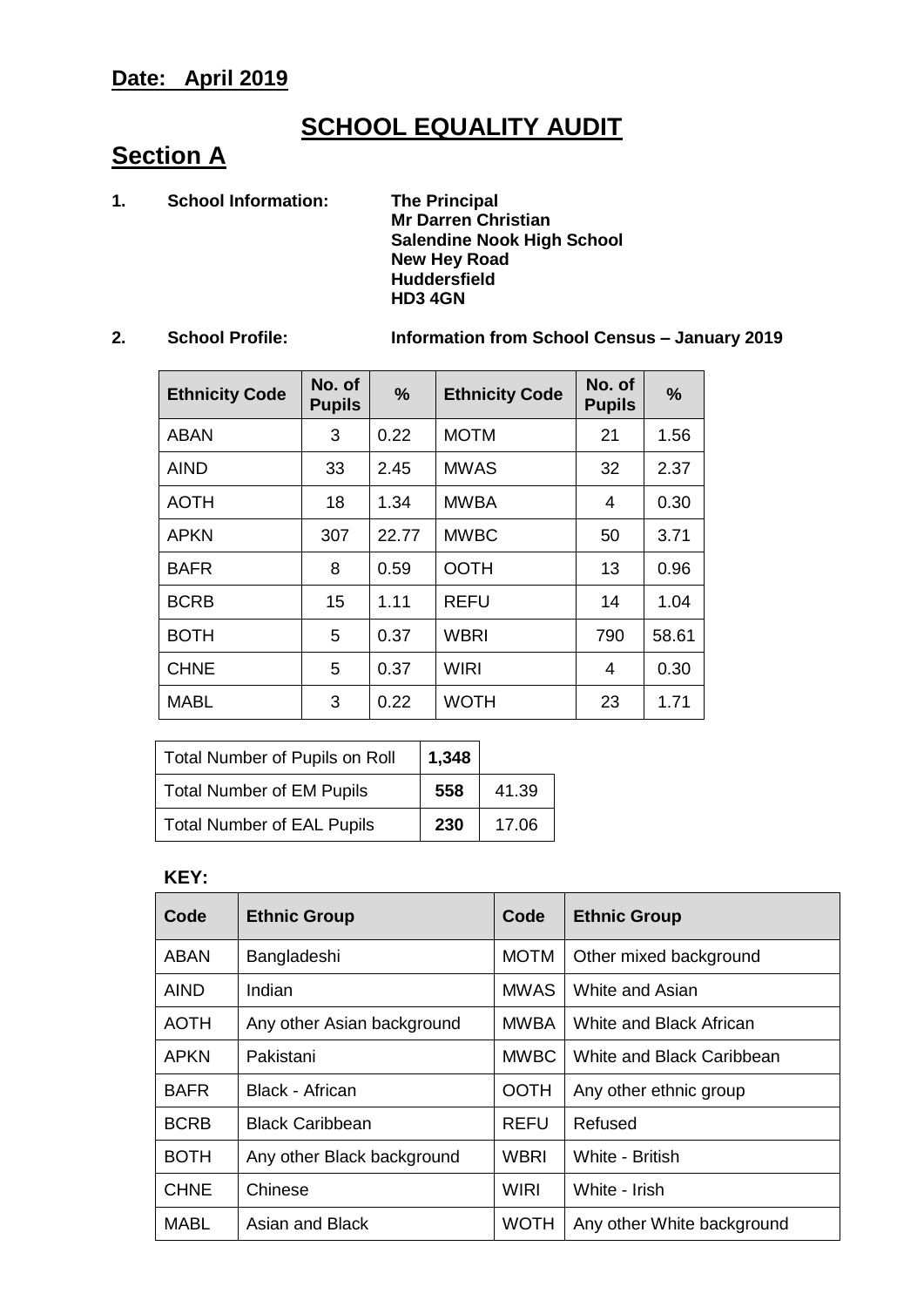### **3. Profile of Staff – April 2019**

|                                                                                                                                                                | <b>MALE - Ethnic Group (No.)</b> |      |                |      |      |      |      |             |             | <b>FEMALE - Ethnic Group (No.)</b> |                |                |      |                |             |                |      |             |             |             |      |      |
|----------------------------------------------------------------------------------------------------------------------------------------------------------------|----------------------------------|------|----------------|------|------|------|------|-------------|-------------|------------------------------------|----------------|----------------|------|----------------|-------------|----------------|------|-------------|-------------|-------------|------|------|
| <b>Ethnic Code Number</b><br>(as key below)                                                                                                                    | <b>NOTH</b>                      | WIRI | <b>WBRI</b>    | REFU | MWBC | MWBA | NOTH | <b>BCRB</b> | <b>BAFR</b> | APKN                               | AIND           | WOTH           | WIRI | <b>WBRI</b>    | <b>REFU</b> | MWBC           | MWBA | <b>NOTH</b> | <b>BCRB</b> | <b>BAFR</b> | APKN | AIND |
| Principal                                                                                                                                                      |                                  |      | $\mathbf 1$    |      |      |      |      |             |             |                                    |                |                |      |                |             |                |      |             |             |             |      |      |
| <b>Senior Vice Principal, Vice</b><br>Principal &<br><b>Assistant Principals</b>                                                                               |                                  |      | $\overline{2}$ |      |      |      |      |             |             |                                    |                |                |      | $\overline{2}$ |             |                |      |             |             |             |      |      |
| <b>Teachers with TLRs</b>                                                                                                                                      |                                  |      | 14             |      |      |      |      |             |             |                                    |                | 3              |      | 17             |             |                |      |             |             |             |      |      |
| <b>Teachers on Main Scale</b>                                                                                                                                  |                                  |      | 5              |      |      |      |      |             |             |                                    |                |                |      | 15             |             |                |      |             |             |             |      |      |
| <b>Teachers on</b><br><b>Upper Pay Scale</b>                                                                                                                   |                                  |      | 16             |      |      |      |      |             |             |                                    | $\overline{1}$ | $\overline{2}$ |      | 24             |             |                |      |             |             |             |      |      |
| <b>Teachers on Leadership</b>                                                                                                                                  |                                  |      | 1              |      |      |      |      |             |             |                                    |                |                |      | 2              |             |                |      |             |             |             |      |      |
| <b>Education Support Staff</b><br>e.g. ETAs Curriculum & SEN /<br>Learning Mentors/ Pupil Support<br>Workers/ KS3 & KS4 Assistants<br><b>Cover Supervisors</b> |                                  |      | 8              |      |      |      |      |             |             |                                    |                |                |      | 11             |             | $\overline{2}$ |      |             |             |             |      |      |
| <b>All Other Support Staff</b><br>e.g.<br>Admin/Technicians/Lunchtime<br>Supervisors/Exams Officer /<br>Librarian/Welfare Officer /<br>Attendance Officer      |                                  |      | 5              |      |      |      |      |             |             |                                    |                | $\overline{2}$ |      | 19             |             |                |      |             | 1           |             |      |      |

### **KEY:**

| Code        | <b>Ethnic Group</b>        | Code        | <b>Ethnic Group</b>        |
|-------------|----------------------------|-------------|----------------------------|
| ABAN        | Bangladeshi                | <b>MOTM</b> | Other mixed background     |
| <b>AIND</b> | Indian                     | <b>MWAS</b> | White and Asian            |
| AOTH        | Any other Asian background | <b>MWBA</b> | White and Black African    |
| APKN        | Pakistani                  | <b>MWBC</b> | White and Black Caribbean  |
| <b>BAFR</b> | Black - African            | <b>OOTH</b> | Any other ethnic group     |
| <b>BCRB</b> | <b>Black Caribbean</b>     | <b>REFU</b> | Refused                    |
| <b>BOTH</b> | Any other Black background | WBRI        | White - British            |
| <b>CHNE</b> | Chinese                    | <b>WIRI</b> | White - Irish              |
| MABL        | Asian and Black            | <b>WOTH</b> | Any other White background |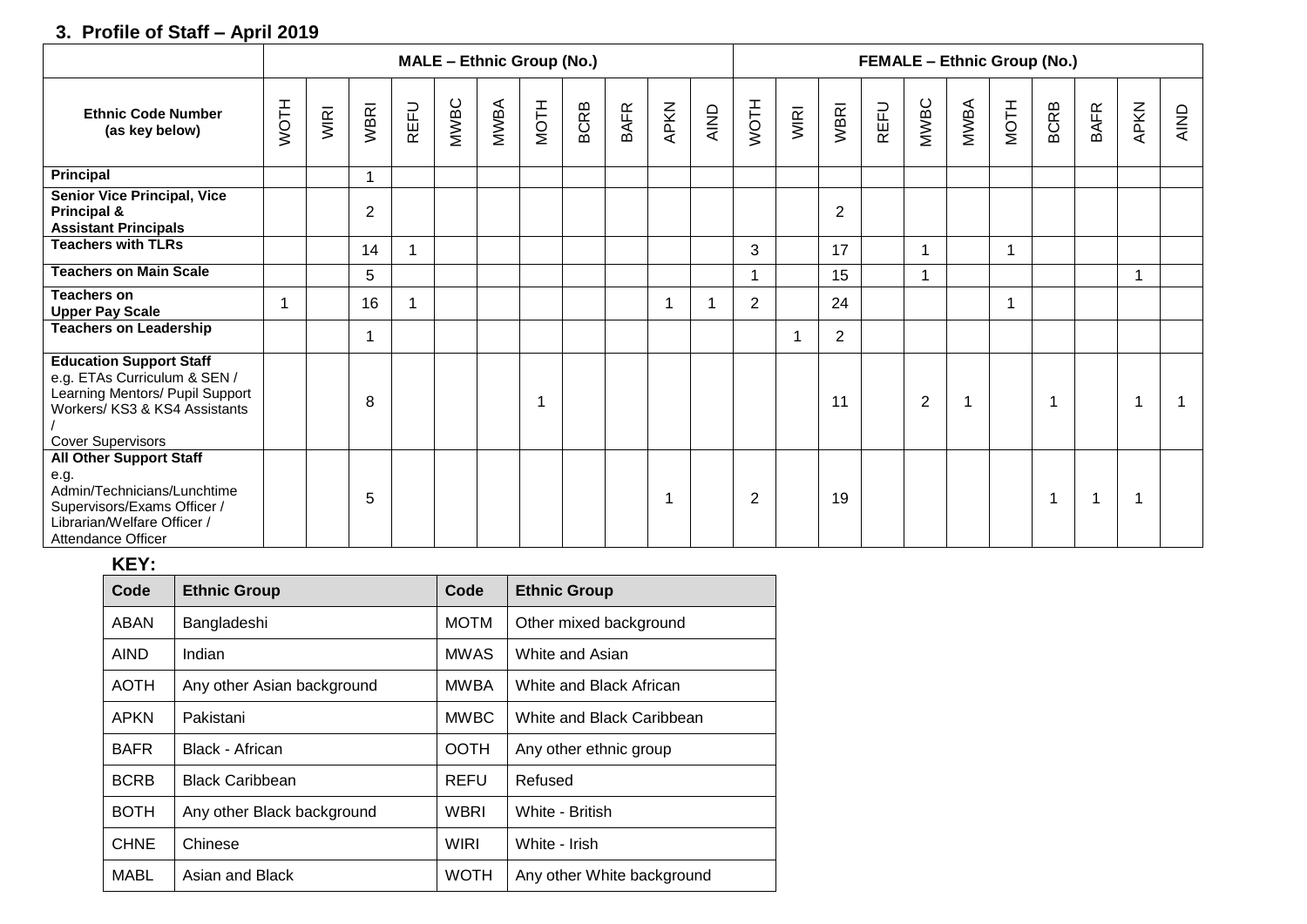| Total number of teaching staff: 83 |     | (total includes 4 members of staff covering vacancies)                                                                                       |
|------------------------------------|-----|----------------------------------------------------------------------------------------------------------------------------------------------|
| Total number of support staff:     | 56  | (total includes 5 temporary ETAs)                                                                                                            |
|                                    | 23  | Education support staff (ETAs Curriculum & SEN / Learning Mentors / Pupil Support Workers /<br>KS3 & KS4 Assistants / Cover Supervisors)     |
|                                    | 33  | All other support staff (Admin / Technicians / Lunchtime Supervisors / Exams Officer / Librarian /<br>Welfare Officer / Attendance Officer ) |
| Total staff:                       | 139 |                                                                                                                                              |